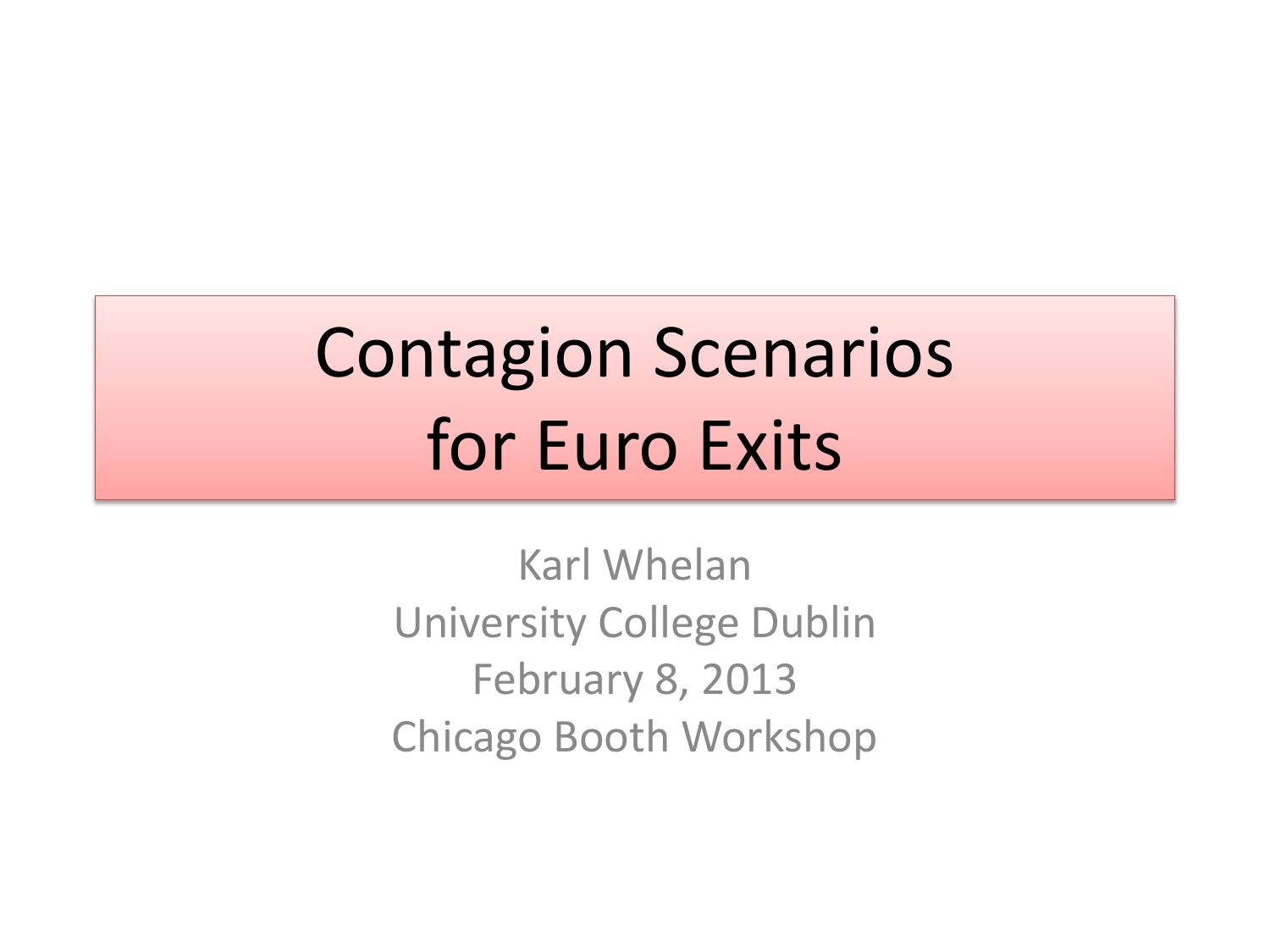# A "Hard Money" Small Country Exit

- Triggers?
	- Dissatisfaction with ESM losses and further risk.
	- Unhappiness with monetary policy outcomes.
	- Rejection of a Treaty deemed necessary for EZ.
- How does exiting country deal handle process?
	- Maintain policy of one-to-one fixed exchange with euro for some period or a big once-off appreciation?
	- Capital controls to restrict inflows? (Tensions with EU membership /Article 65/Derogations).
	- Messy but "manageable".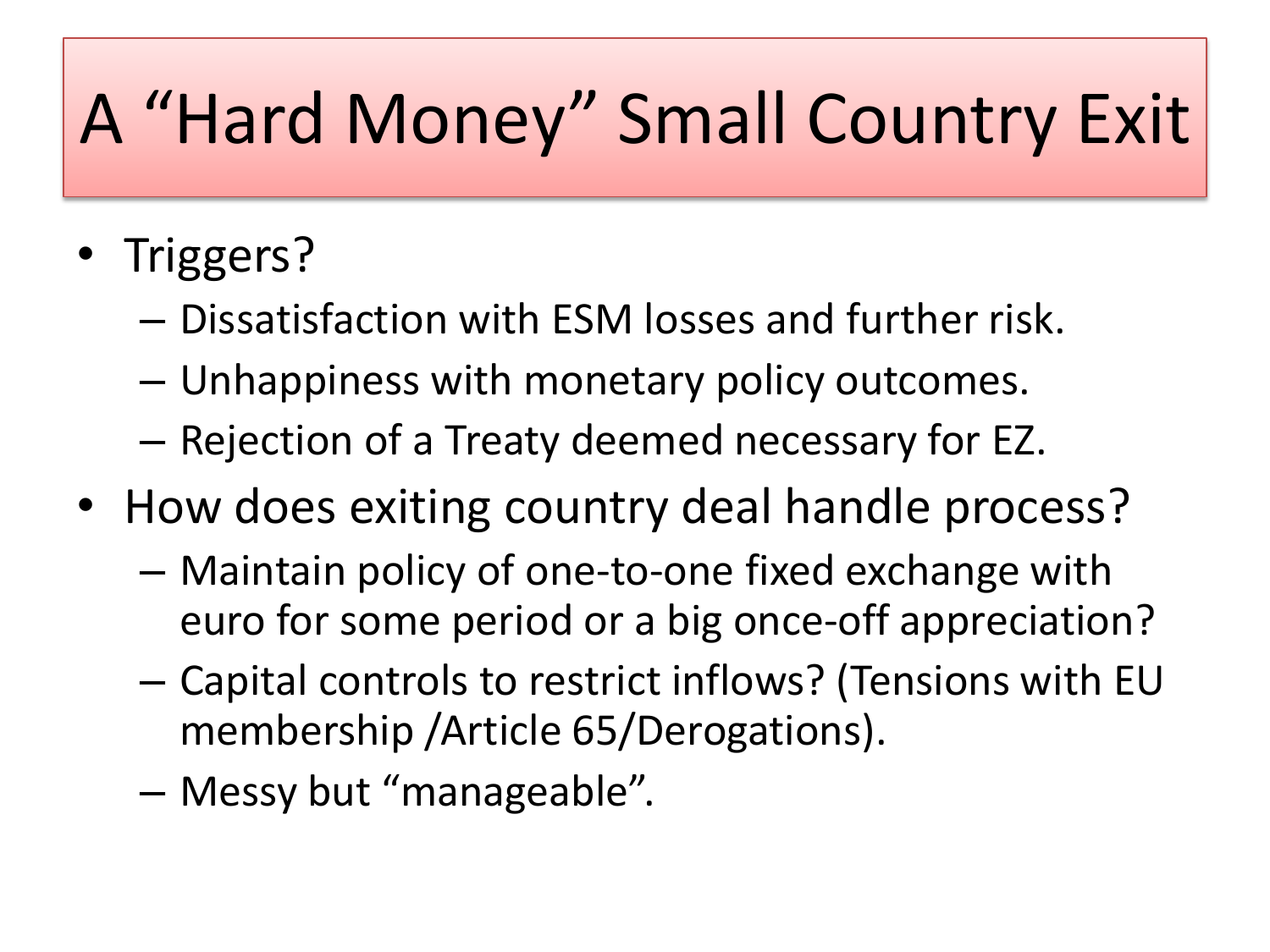### Impact of a "Hard Money" Exit?

- Arguments that it could be limited:
	- Euro remains the major currency bloc that countries would want to be attached to.
	- Greater coherence from removal of "awkward" characters.
- Stronger arguments for serious impact:
	- Shatters "fixed and irrevocable" myth (Who's next?)
	- Provides a "roadmap" for how to exit.
	- A successful exit may lead to some countries choosing to copy (or being shoved out).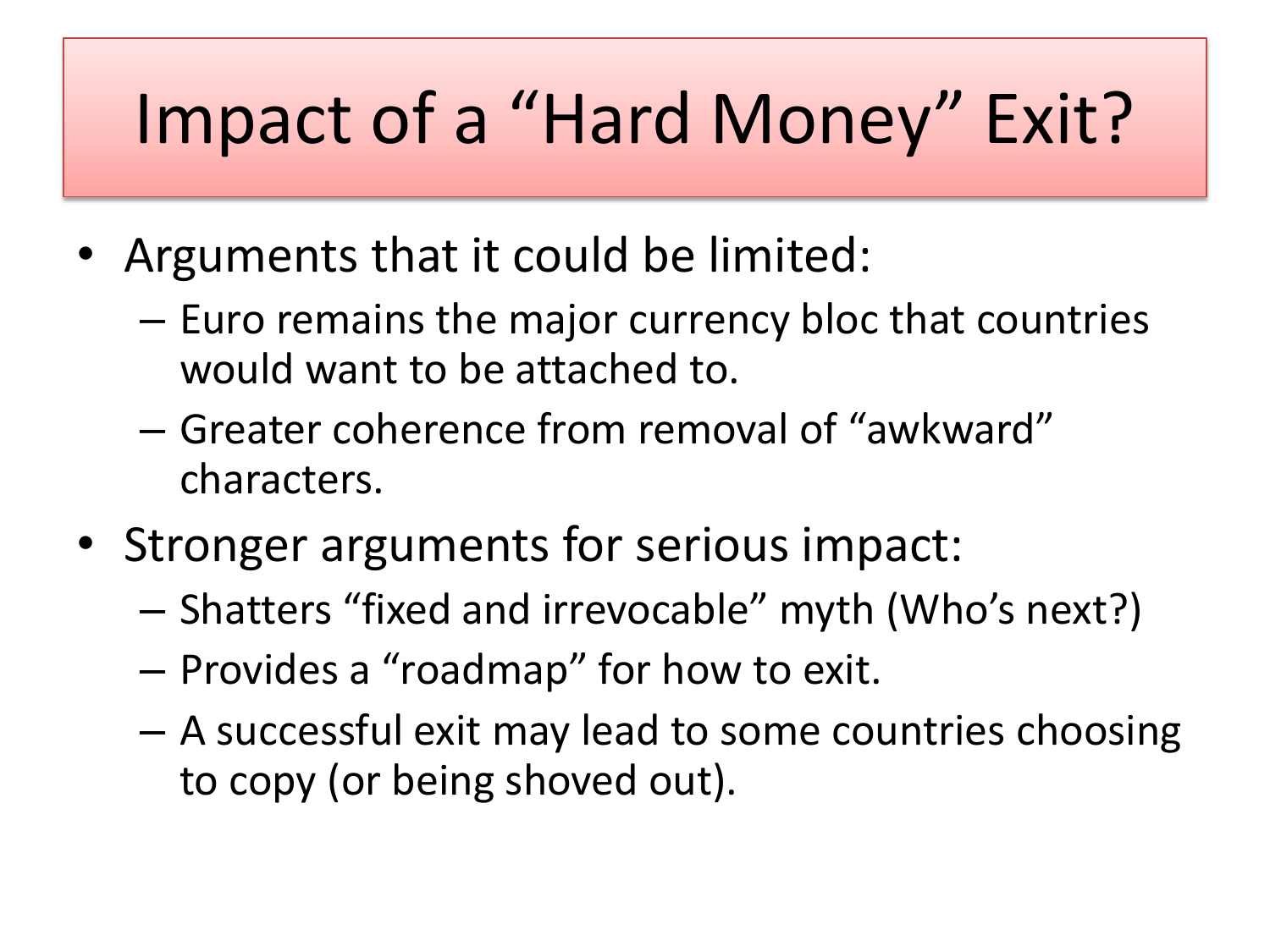# Filling in the Map



• **Lord Melchett:**

**Farewell, Blackadder [hands him a parchment]. The foremost cartographers of the land have prepared this for you; it's a map of the area that you'll be traversing. [Blackadder opens it up and sees it is blank] - They'll be very grateful if you could just fill it in as you go along. Byebye.**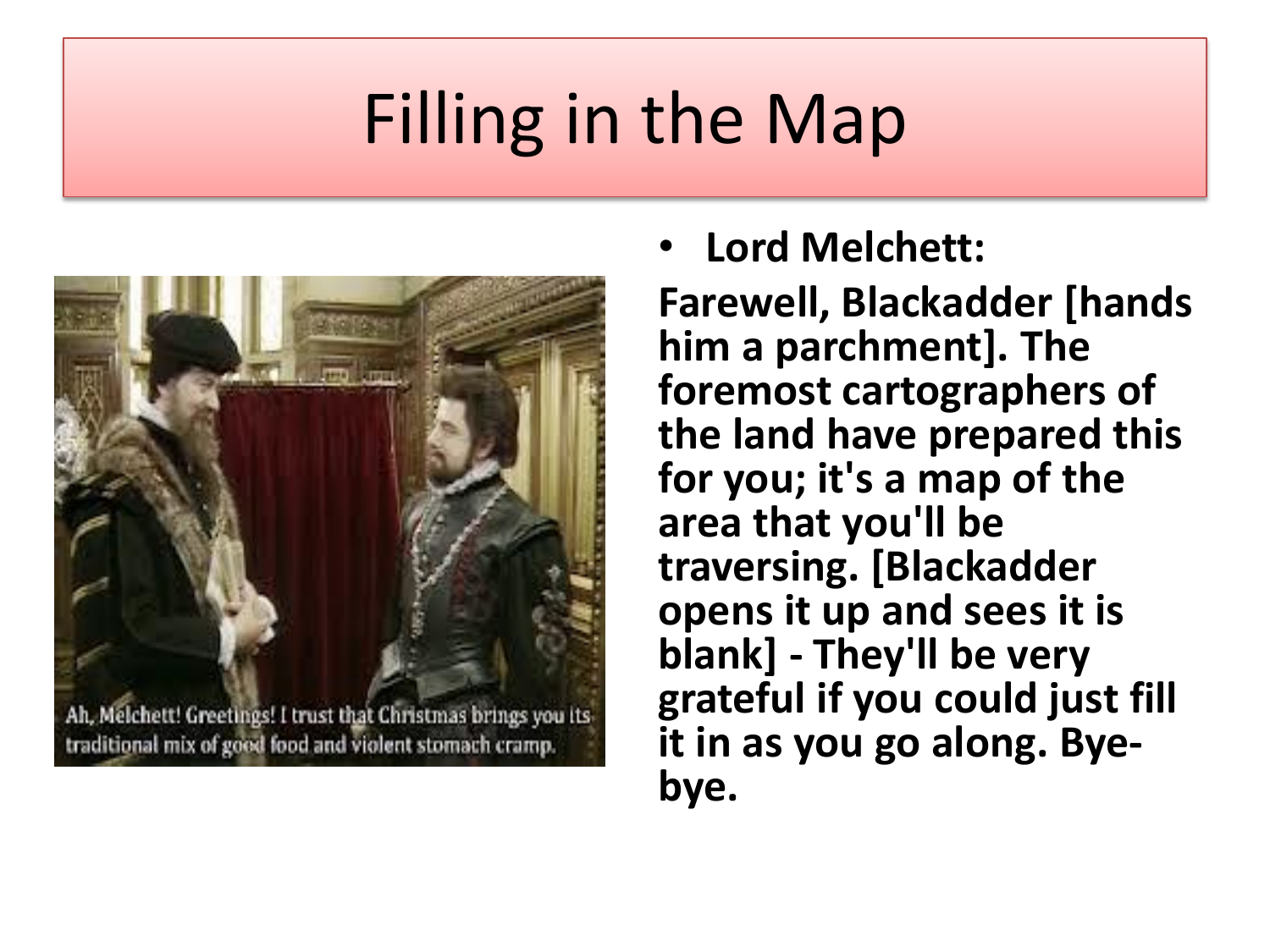# A Small High-Debt Country Exit

- Triggers? Pull and push:
	- Long slump with exports failing to offset weak domestic demand due to austerity.
	- Frustration. Nationalistic non-economic reasons.
	- Failure to pass a Treaty set down as a condition.
	- Failure to comply with programme conditionality.
	- Bailout fatigue in core countries.
- Response in other high-debt countries
	- Deposit flight (Are we next?)
	- Is a "ring-fencing" actually possible?
	- Capital controls (can these really be temporary?)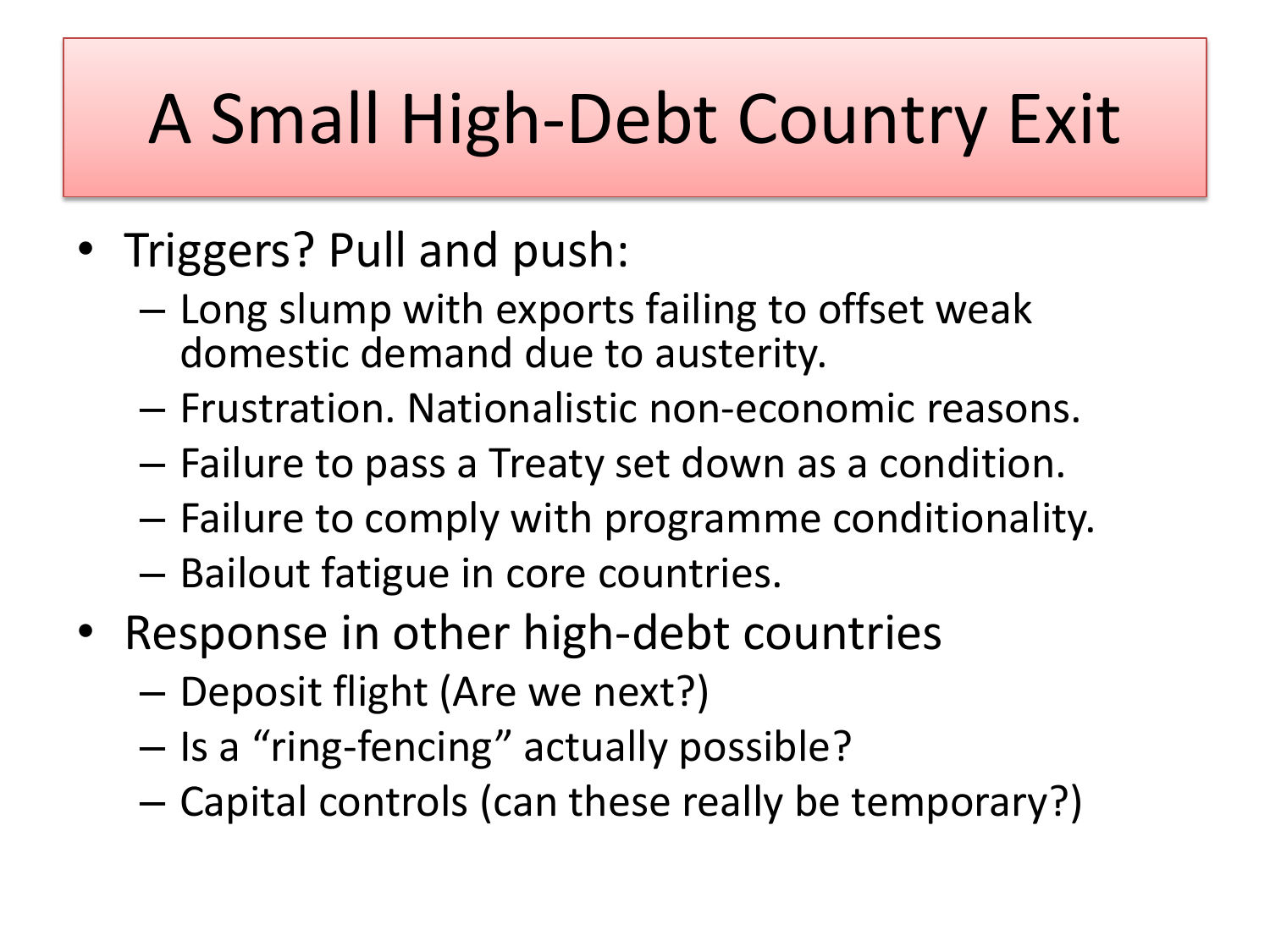# Spexit or Quitaly?

- Current thinking: Spain and Italy impose austerity and structural reforms (and sort out banks), return to growth, stabilise debt and OMT goes away.
- What if they don't?
	- Open-ended OMTs and ongoing conditionality? Political resentment against euro builds.
	- Large-scale PSI deals? Strong vested interests against.
- Any exit of this type would clearly trigger deposit flight throughout the high-debt countries.
- Is this the end of the euro?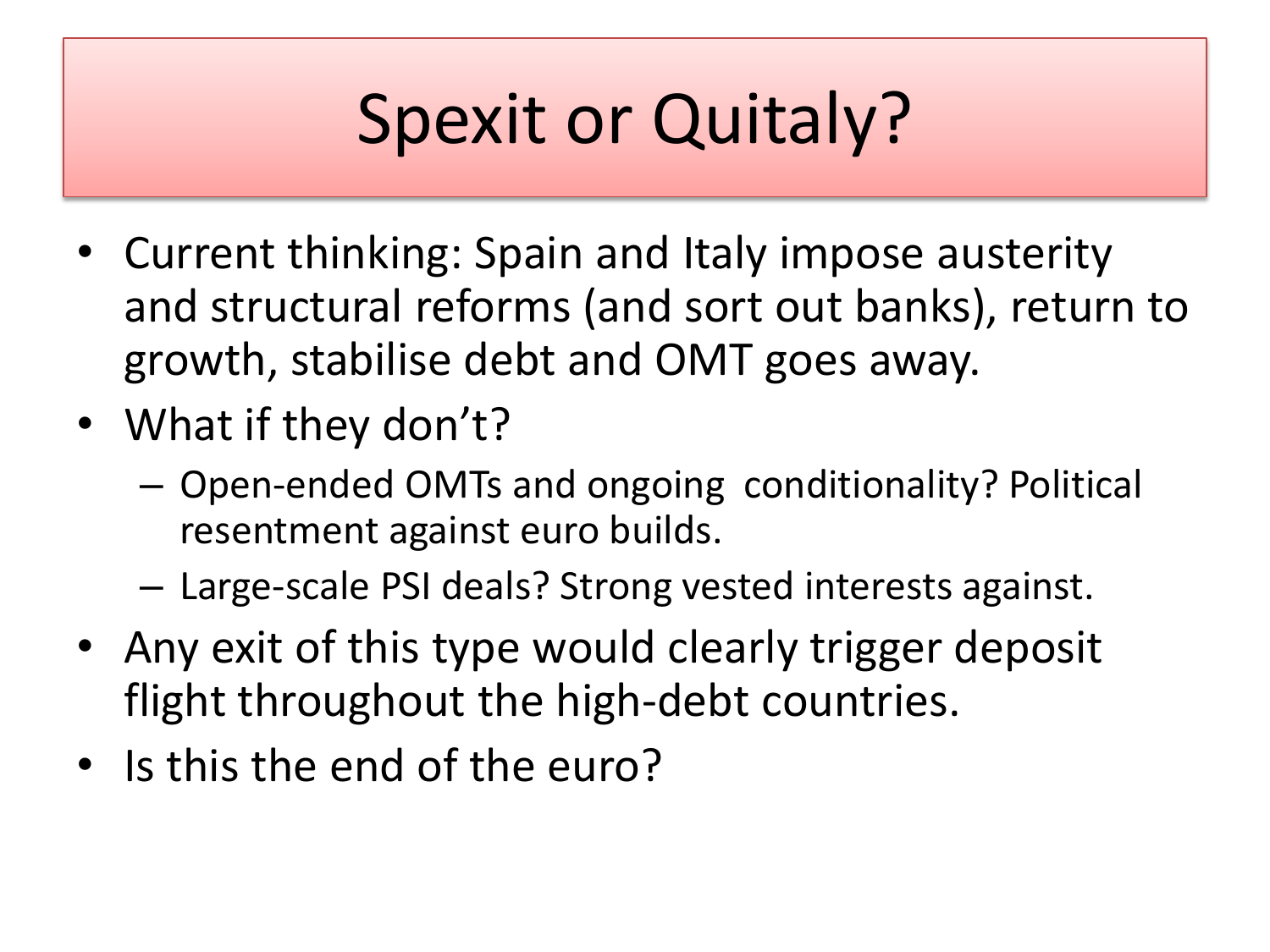## Can Deposit Flight Cause Breakup?

- So far, crisis limited to "deposit jogs" (some fairly brisk).
- But an actual exit could trigger mass withdrawals.
- Will ECB supply massive liquidity so all deposits are safe?
- Not so bad if banks are solvent but many are not, so this process Europeanises all losses in peripheral banks.
- In theory, Eurozone could choose to honour an exitproofed deposit guarantee in euros. In practice, unlikely.
- Self-fulfilling equilibria: If ECB aren't willing to fully back the banking system then this will be tested.
- And faced with exit versus deposit haircuts, which do governments pick?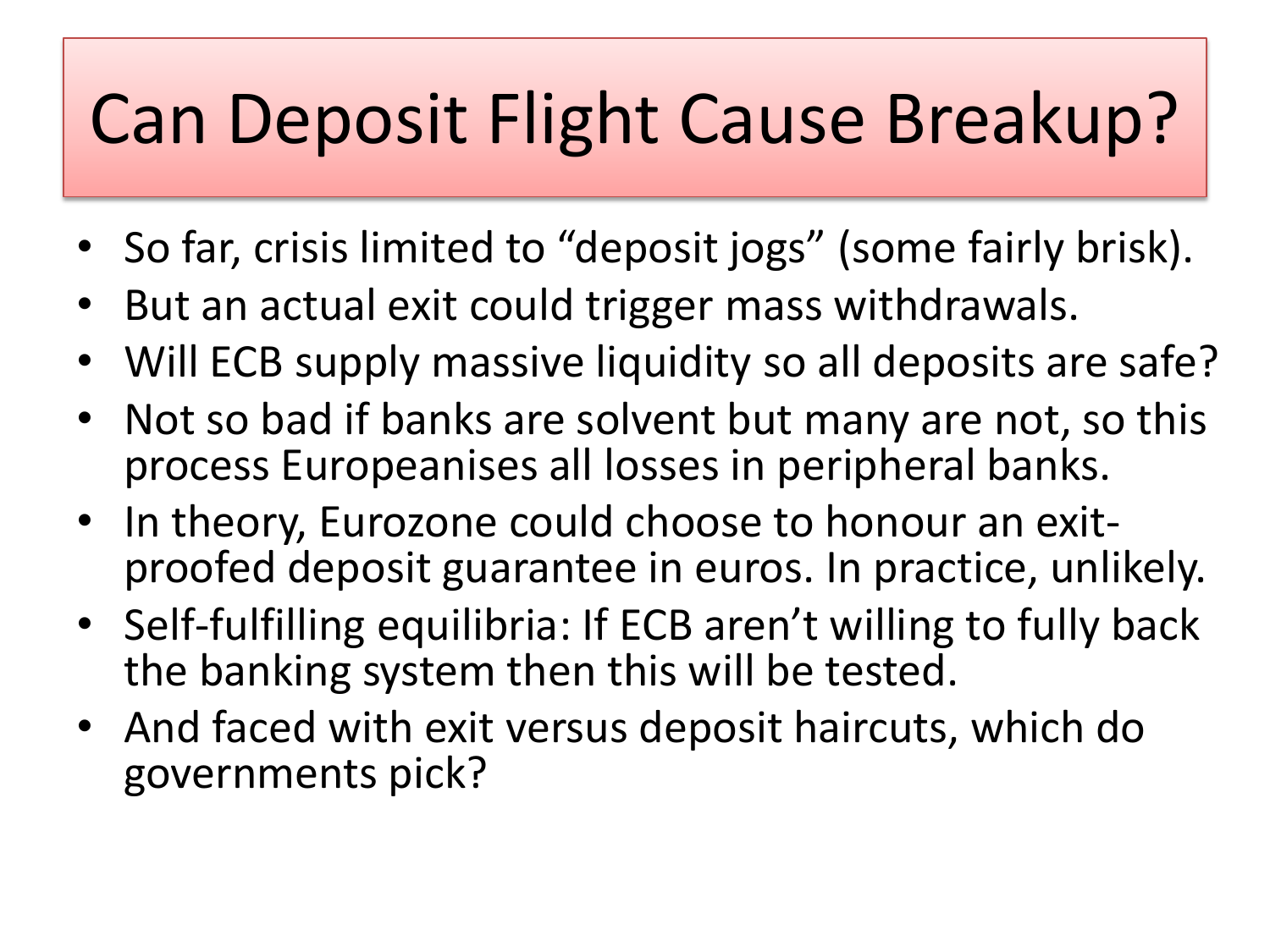#### The ECB's Role: Whatever it Takes?

- OMT a success so far but is it a long-term tool to save the euro?
- ESM conditionality set by politicians but political atmosphere will sour if growth disappoints and public debt fails to stabilise.
- Given its legal and cultural inhibitions, is ECB capable of saving the euro if Plan A (austerity, reform) fails to work?
- "Whatever it takes" is Draghi's personal commitment.
- OMT is a sign ECB can show the flexibility to save the euro but there's a long way to go yet.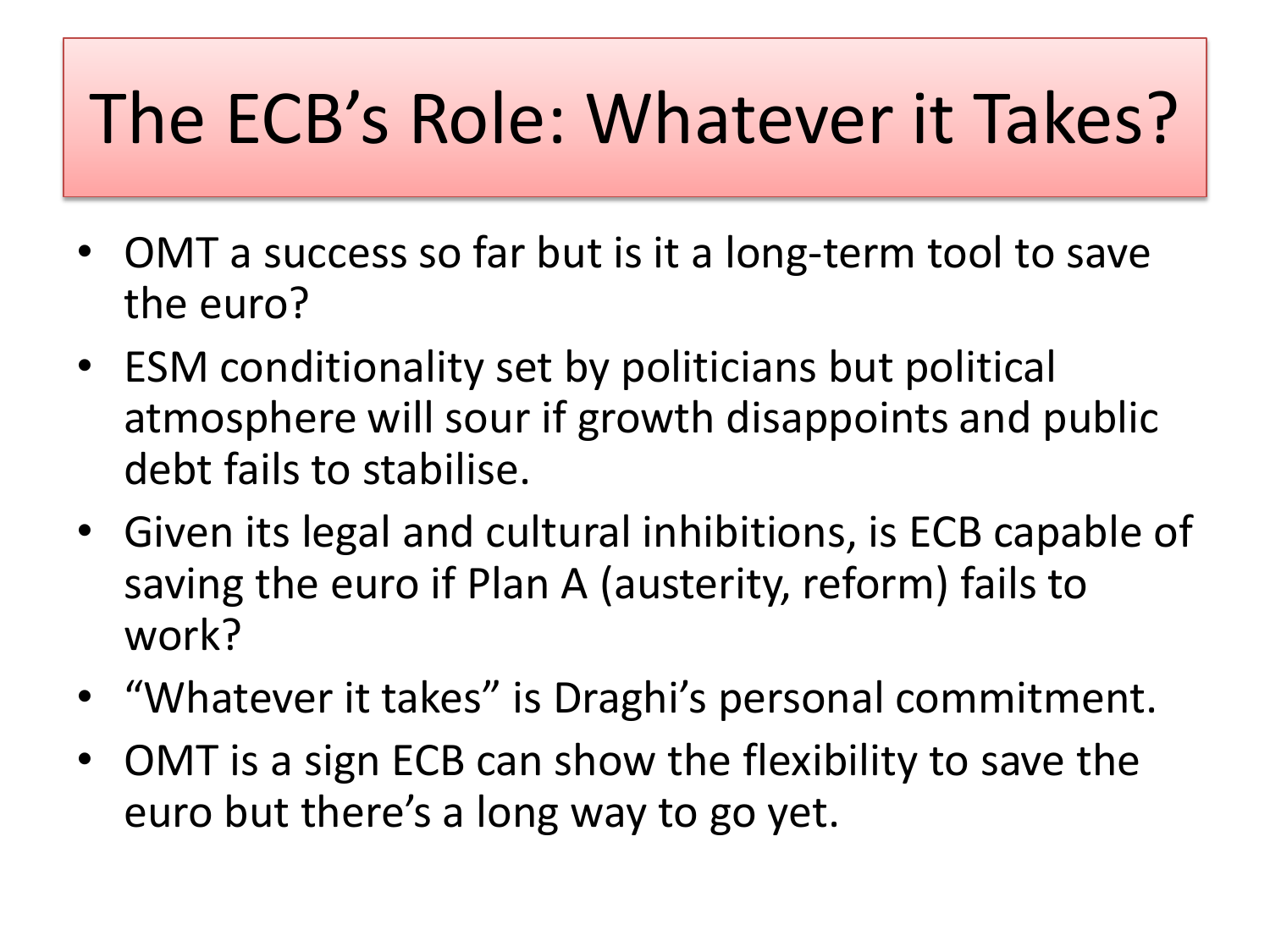#### An Interesting Data-Point

- Interesting data-point yesterday: Irish promissory note deal sees huge €30 billion debt to recap dead bank Anglo kicked off for over 30 years.
- Looks, walks and quacks like monetary financing but "noted" and not rejected by ECB.
- But monetising Anglo's debt didn't represent a systemic risk to price stability.
- Would ECB do a similar deal for Spanish or Italian banks?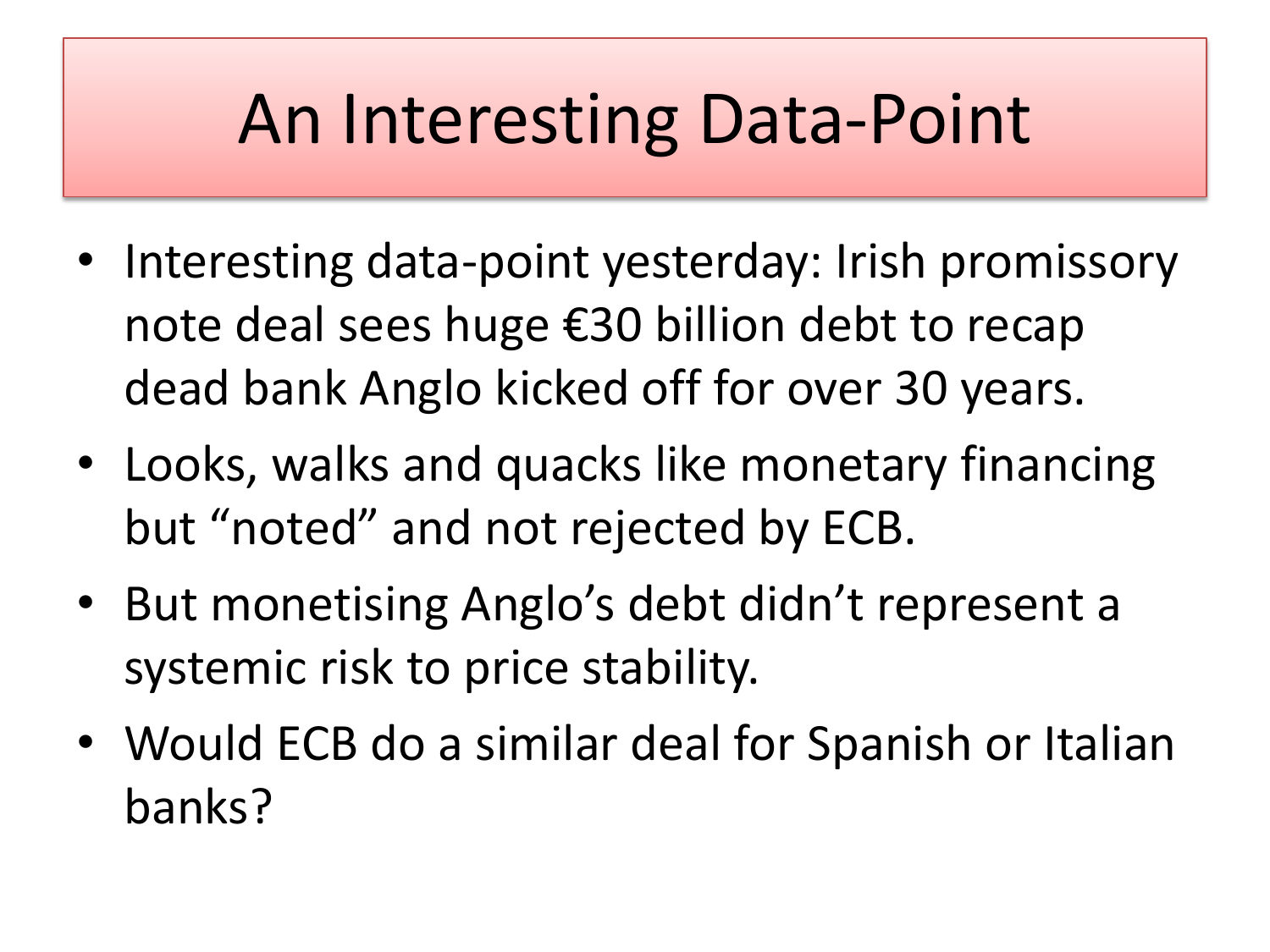## Can A Break-Up Really Happen?

- Most Euro politicians more than willing to talk about exits which keeps the idea afloat.
	- Recommending "in or out" referenda (Merkel).
	- Saying Greek exit would be "manageable" (Juncker, all the time)
	- Saying ideally there should be an exit route (Lots of MoFs)
	- Cyprus "not systemic" (Schaeuble)
- Design flaws and political tensions of euro project will be hard to fix, particularly since new Treaties required.
- Break-up may be a negative sum game but so are wars. And yet wars happen, often from innocuous-looking beginnings.
- "Fixed and irrevocable"? Most thing aren't. The End of History never happens.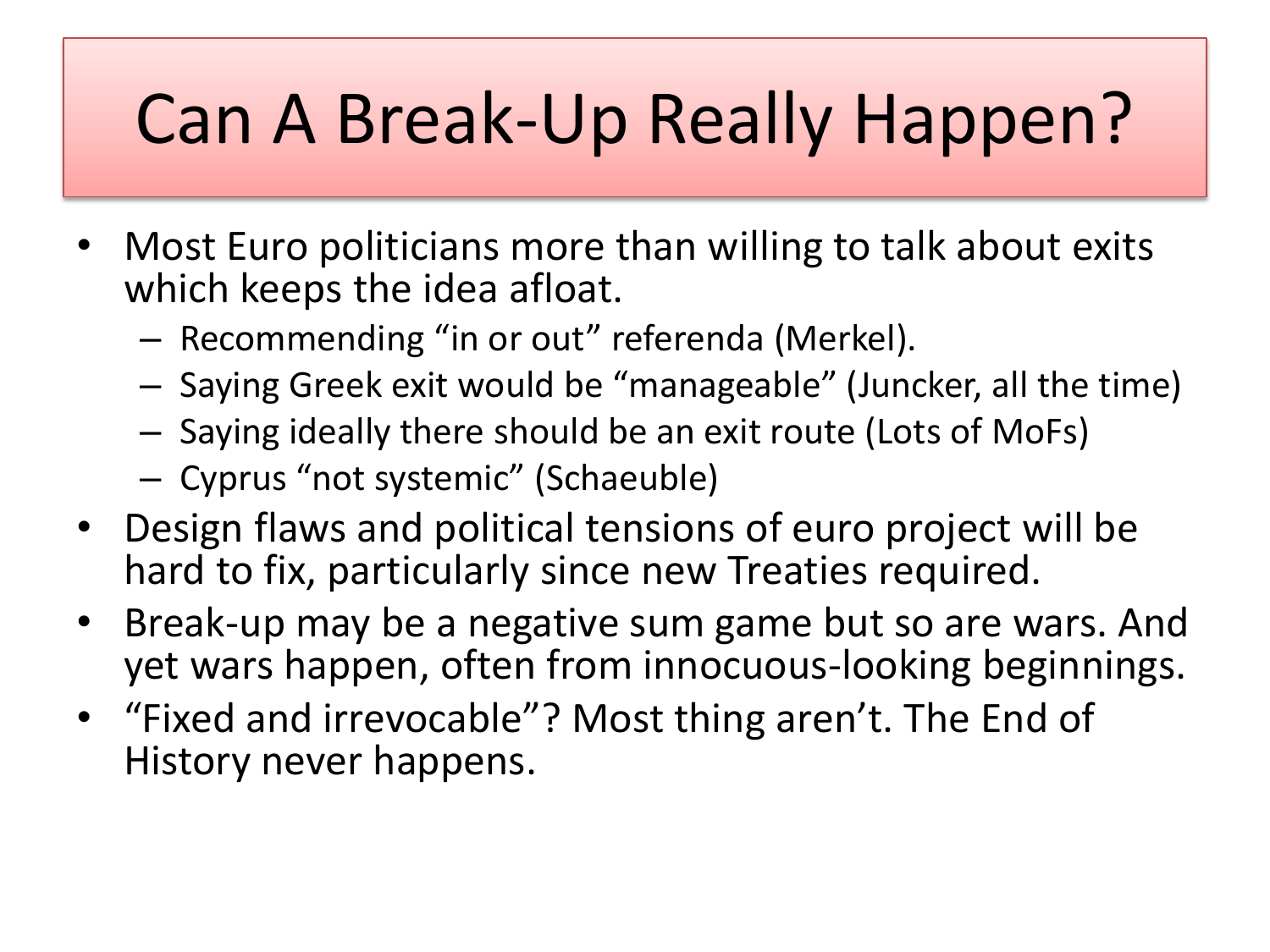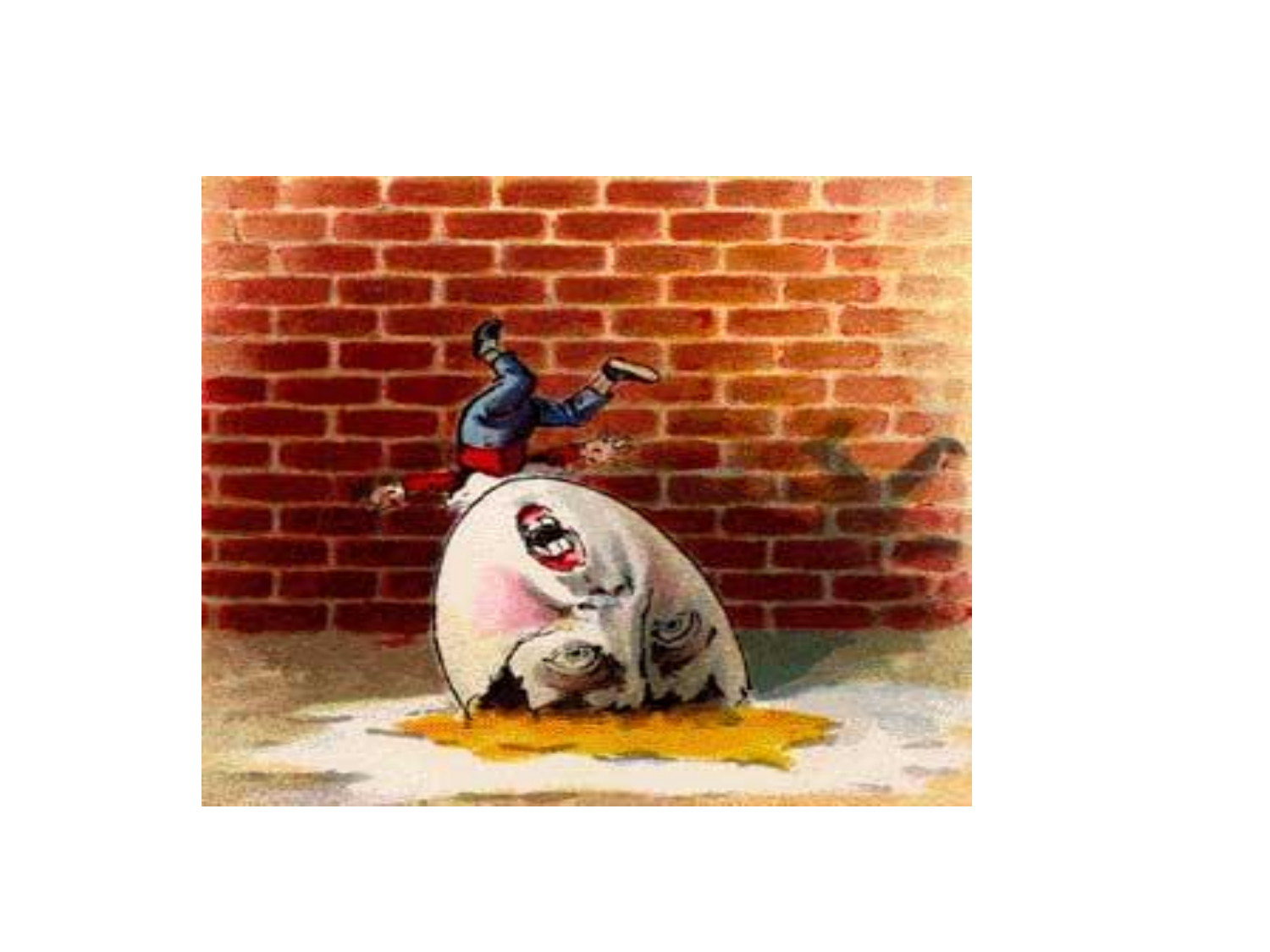